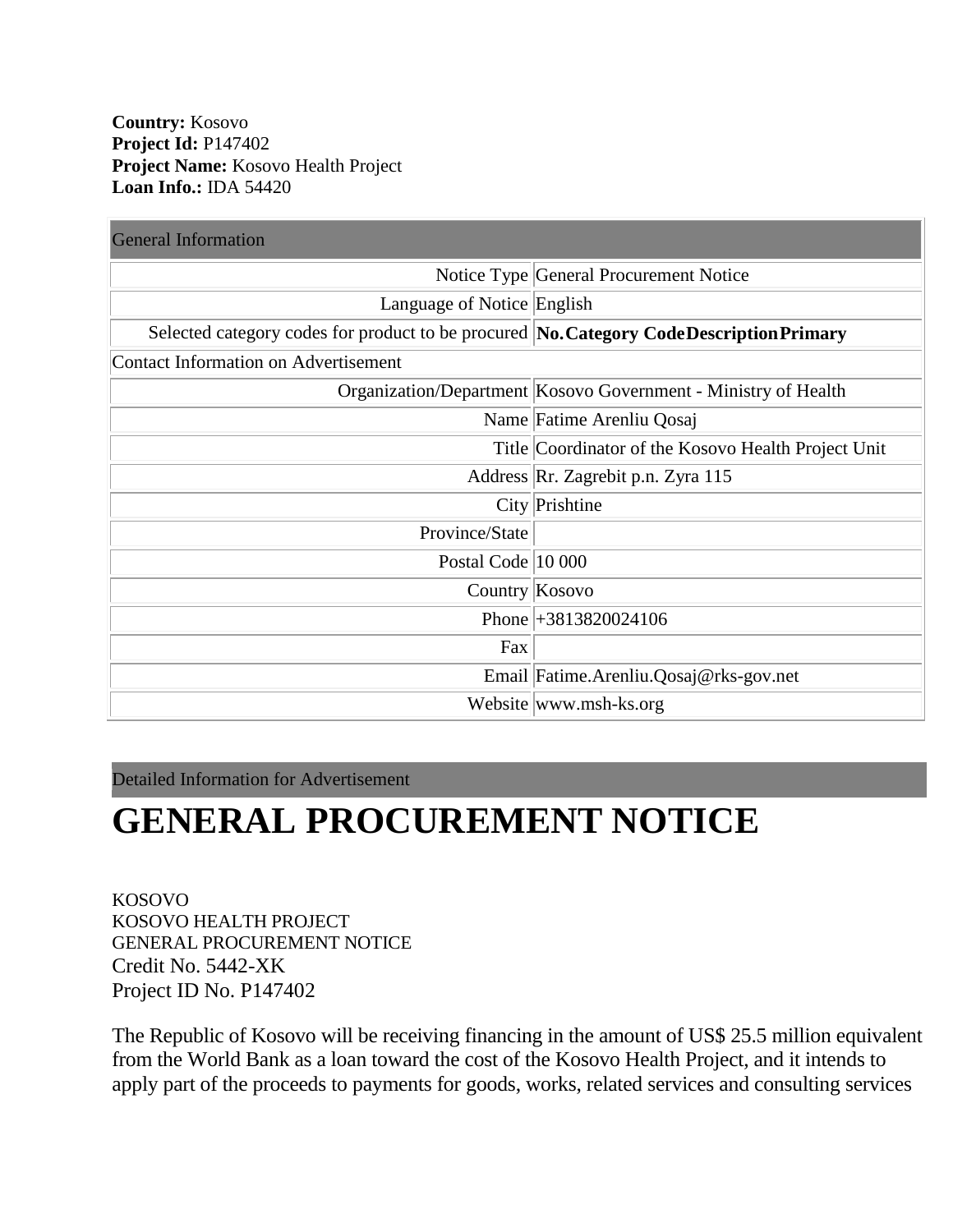to be procured under this project. Technical implementation of the project will be responsibility of the Ministry of Health (MoH). The project objective is to contribute to improving financial protection from health spending for the poor and quality of care for priority maternal and child health (MCH) and non-communicable disease (NCD) services.

**COMPONENT 1: Improving financial protection and quality of care,** will build institutional capacity to implement health sector reforms to improve financial protection and quality of care.

**Sub-component 1.1: Improving financial protection,** will aim to improve financial protection by supporting the introduction of mandatory health insurance by the Health Financing Agency (HFA) the predecessor of the Health Insurance Fund (HIF).

**Sub-component 1.2: Improving Quality of Care**, will aim to improve quality of care across the health system by investing in priority MCH equipment, supporting strategic purchasing of primary heath care services and the health information system.

**COMPONENT 2: Strengthening primary care**, will finance the capitation payments linked to performance aiming to improve access to and quality of priority services at the primary care level, including MCH and NCD services.

**COMPONENT 3: Project Management,** will support strengthening of the capacity of the MoH to carry out the technical and administrative management of the Project.

Main contracts to be financed under the project are the following:

## Goods, Works and Technical Services:

- System Platform for HIF information system (hardware, system software)
- Medical Equipment for MCH for hospitals
- DRG Software for HIF/HFA
- National Institute of Public Health (NIPH) information system

## Consulting Services:

- Design and Implementation of an Outpatient Drug Benefit Management System
- Development of the Communications Strategy
- Development of Capitation Performance Payments Manual
- Technical Audit for Capitation Performance Payments
- Strengthening of Health Sector Monitoring Capacities at NIPH

Procurement of contracts financed by the World Bank will be conducted through the procedures as specified in the World Bank's *[Guidelines: Procurement of Goods, Works and Non-Consulting Services under IBRD](http://www.worldbank.org/html/opr/procure/guidelin.html)  [Loans and IDA Credits](http://www.worldbank.org/html/opr/procure/guidelin.html) & Grants by World Bank Borrowers published in January 2011;* and is open to all eligible bidders as defined in the guidelines. Consulting services will be selected in accordance with the World Bank's *[Guidelines: Selection and Employment of Consultants](http://www.worldbank.org/html/opr/consult/contents.html) under IBRD Loans and IDA Credits & [Grants by World Bank Borrowers published in January 2011 \(Consultants Guidelines\).](http://www.worldbank.org/html/opr/consult/contents.html)*

Specific procurement notices for contracts to be bid under the World Bank's international competitive bidding